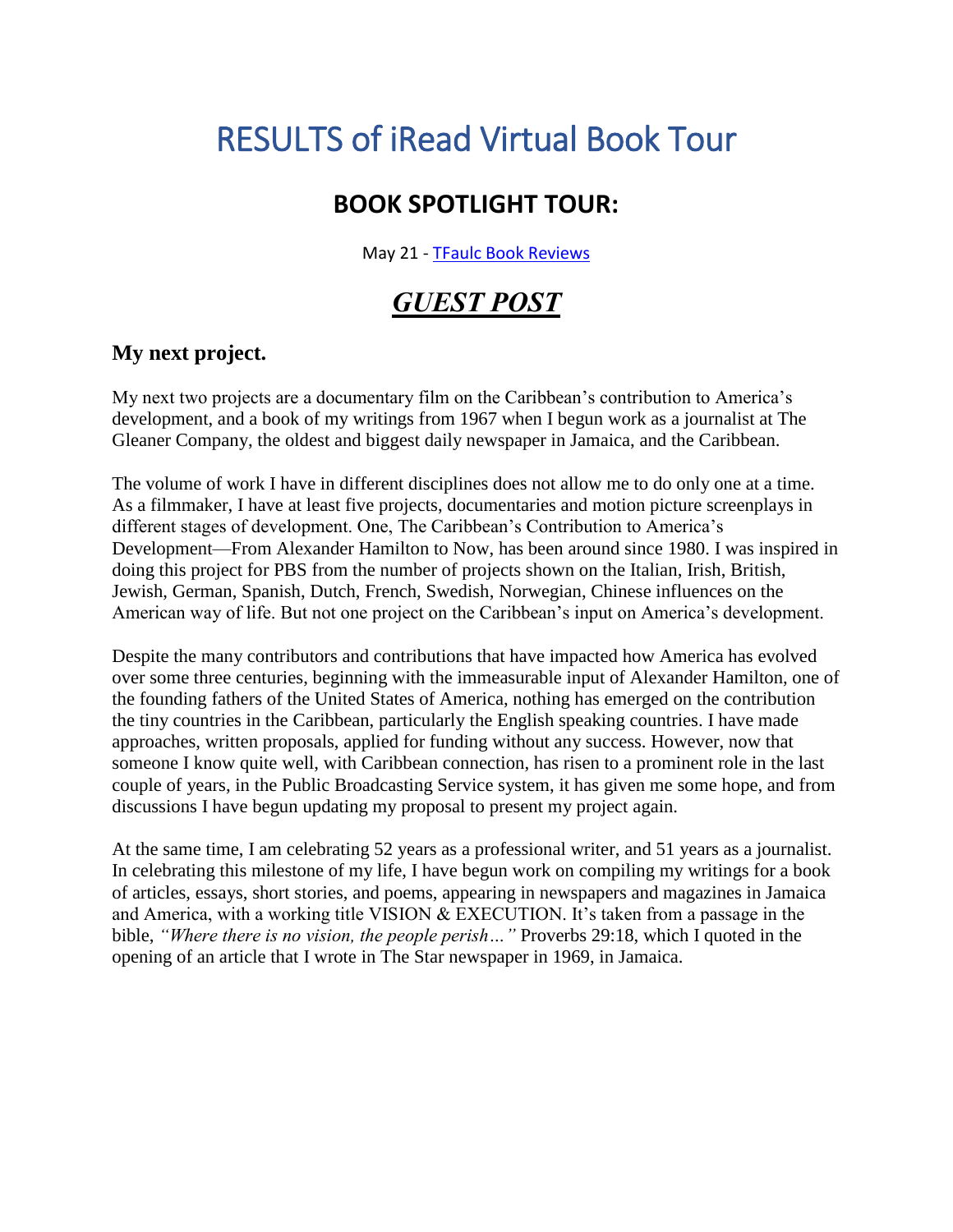## iRead Virtual Book Tour

### **BOOK SPOTLIGHT TOUR:**

May 21 - [The Book Girl](https://theyounggirlwholovedbooks.blogspot.ca/2018/05/book-tour-reason-for-living.html)

## **Author Interview:**

**There are many books out there about revolution….What makes yours different? It's set in Jamaica, considered a tourist paradise, but with a history of political and gang violence.**

**Do you write every day? Yes.**

**What is writing schedule? Daybreak to late night with breaks midday and early evening.**

**If you could put yourself as a character in your book, who would you be? Old Edmond.**

**What's the funniest thing that ever happened to you? The scariest? The strangest? I was ill in the mid-1970s and in a hospital that was being emptied to be rebuilt as an apartment building, and I was the last patient in the hospital. During that sickness I took the journey of death, and coming out of it a Memorial Day weekend, I was talking in "strange tongues." And two of the doctors investigated some of the things I was saying and discovered that I was talking in the Ge'ez language from Ethiopia and Eritrea.**

> **What is the last great book you've read? Democracy for the Few by Michael Parenti.**

**If there is one thing you want readers to remember about you, what would it be? That I advocate truth, justice, equality, and love above all.**

**If you were stuck on a deserted island, which 3 books would you want with you? The Bible, The Quran, and a dictionary.**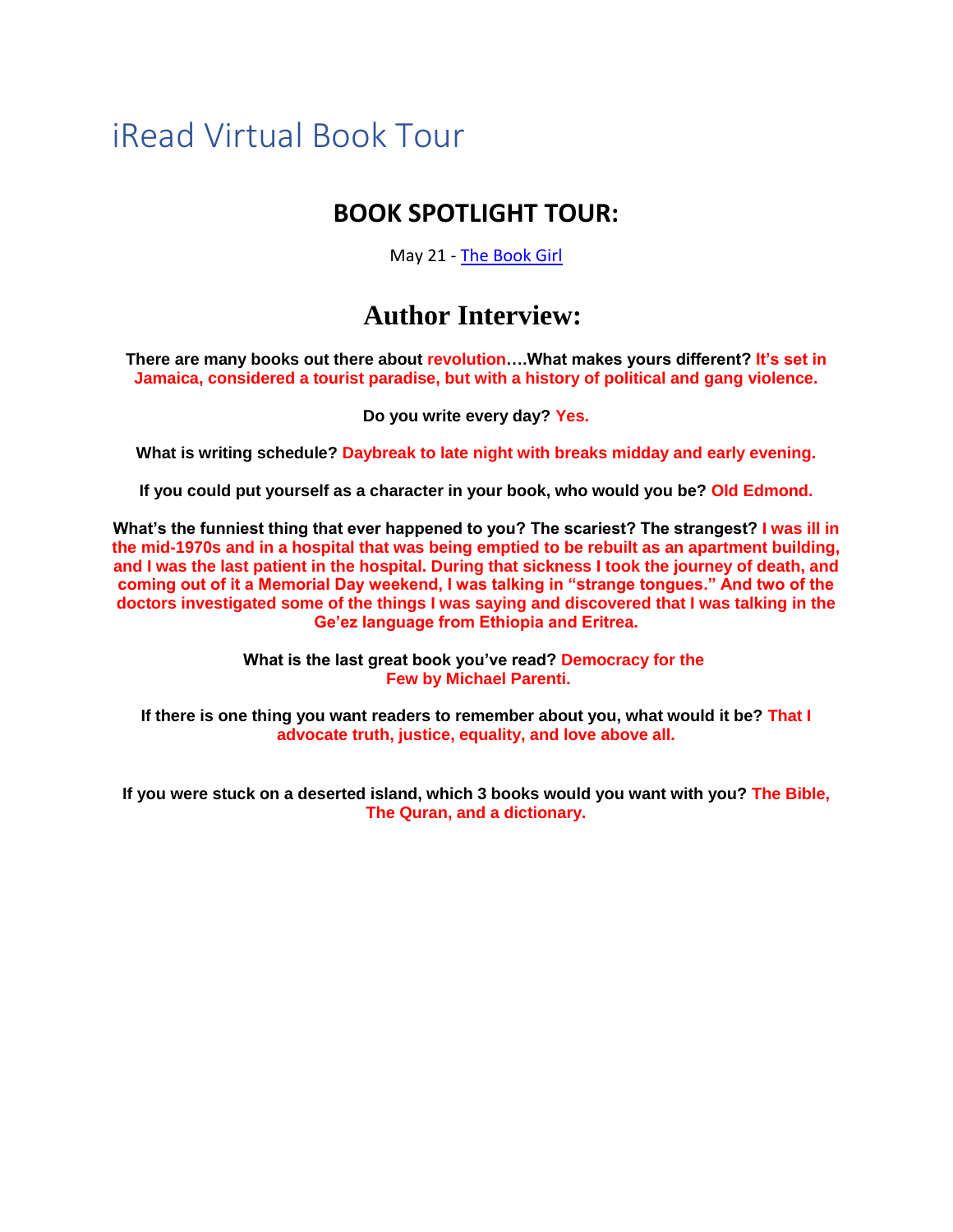May 28 - [Library of Clean Reads](https://www.libraryofcleanreads.com/2018/05/a-reason-for-living-by-julian-jingles.html)

## **Guest Post:**

## **How I Became a Writer by Julian Jingles**

My career as a writer begun in 1966 at age 16, the same year I graduated from Kingston College, a prominent boys high school in Kingston, Jamaica. I read a lot as a child beginning about age 6, reading the Jamaican evening paper, The Star, and was an avid comic book collector. I was also very observant, and a movie buff from age nine. This molded me into a story teller, both retelling what I read and saw, and making up my own stories.

From I started elementary, now primary, school in the mid-1950s, I was the one who organized play time at break and lunch. Making up the stories, mostly cowboys and Indians, and selecting who to play which character. It was when I was about 14 and in high school, that one of my English teachers commended me before the class after I wrote an assignment doing adaptations of "The 39 Steps" and "The Four Just Men." By age 15 I knew I had a novel in me and informed my parents that I was going to be a writer and needed a typewriter. Looking back it was very amazing that my working class parents, without any hesitation took me to select a typewriter that they purchased on "hire purchase." One year later I began work on my manuscript, *A Reason For Living*.

I was initially drawn to writing fiction, and it was upon getting a short story published in The Star and went to the editor of the Gleaner Company that owned both the morning paper, The Gleaner and the evening paper, trying to submit anther story for publication, that he asked what were my plans? I told him that I was writing a novel. He told me that I cannot make a living s a writer in Jamaica at age 16, and invited me to apply for work as a journalist with the company. A few months later I had my first job, as a trainee journalist, at age 17.

My mission as a journalist was to seek out truth and facts and report such to the readers, with objectivity. Jamaica was a young independent nation and seeking its path in the world. I took my own path in the journey, focusing on Jamaicans who were establishing their leadership identities in their professional undertakings. I began writing feature articles on outstanding people in young Jamaica. One area that they were excelling in was music, and between 1967 to 1972, I produced many articles on the great talent making Jamaican popular music, namely reggae music, the genre that was to make an indelible mark on world popular music culture. I am credited to be the first journalist to write feature articles on Clement "Coxsone" Dodd, the legendary producer and owner of world renown Studio One Records, and Bob Marley and the Wailers, the phenoms of Jamaican reggae music, that captured world attention.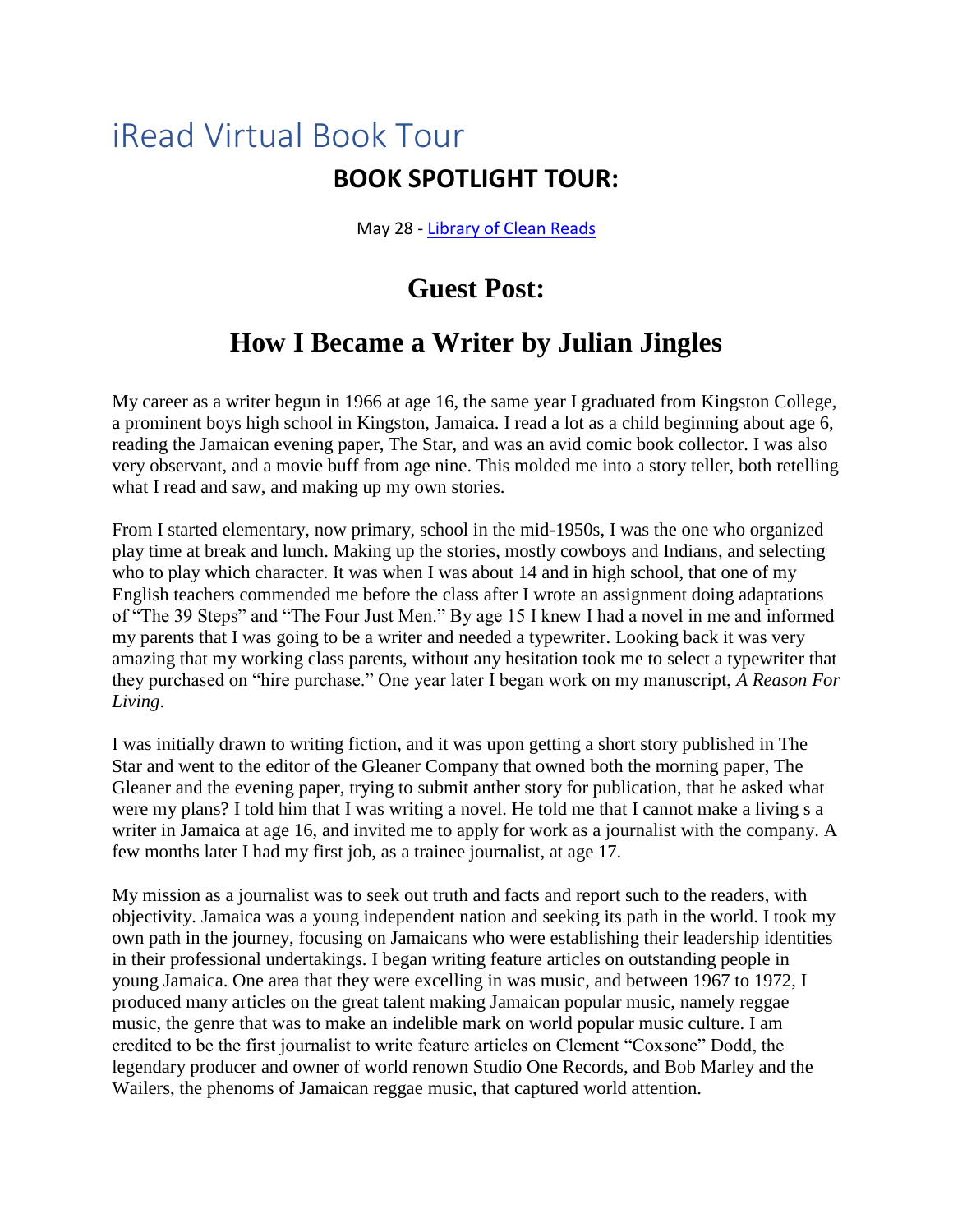May 29 - [Locks, Hooks and Books](https://amybooksy.blogspot.com/2018/05/blog-tour-and-giveaway-reason-for.html)

### **Author Interview**

**What made you write a book about Jamaica?** That's where I was then living, and having some dynamic, and important experiences. Jamaican popular musical forms were evolving and influencing world popular culture. I was inspired and motivated by ska, rocksteady and reggae music, and several of the singers and musicians who were creating the music were my friends and associates. For example BB Seaton and the Gaylads, Bob Marley and the Wailers, Jackie Mittoo of the Skatalites.

**Where do you get inspiration for your stories?** From what's happening around me, near and far.

**Your book is set in (Jamaica and Mexico). Have you ever been there?** Yes to Jamaica where I was born, and no to Mexico.

**How did you do research for your book?** By reading newspapers, magazines, and visiting the library. Computer was not in use then.

**In today's tech savvy world, most writers use a computer or laptop. Have you ever written parts of your book on paper?** The original manuscript was written on a manual Smith Corona typewriter, Clipper I think it was named. It was not until in the 1990s that I had someone input it on computer.

**Is there a specific ritualistic thing you do during your writing time?** When I was writing the manuscript of my novel I was mostly nude much of the time. But I don't do that anymore.

**Any hobbies?** Listening to music, watching TV mostly PBS stations, and westerns.

**What advice would you give budding writers?** Read widely and write well.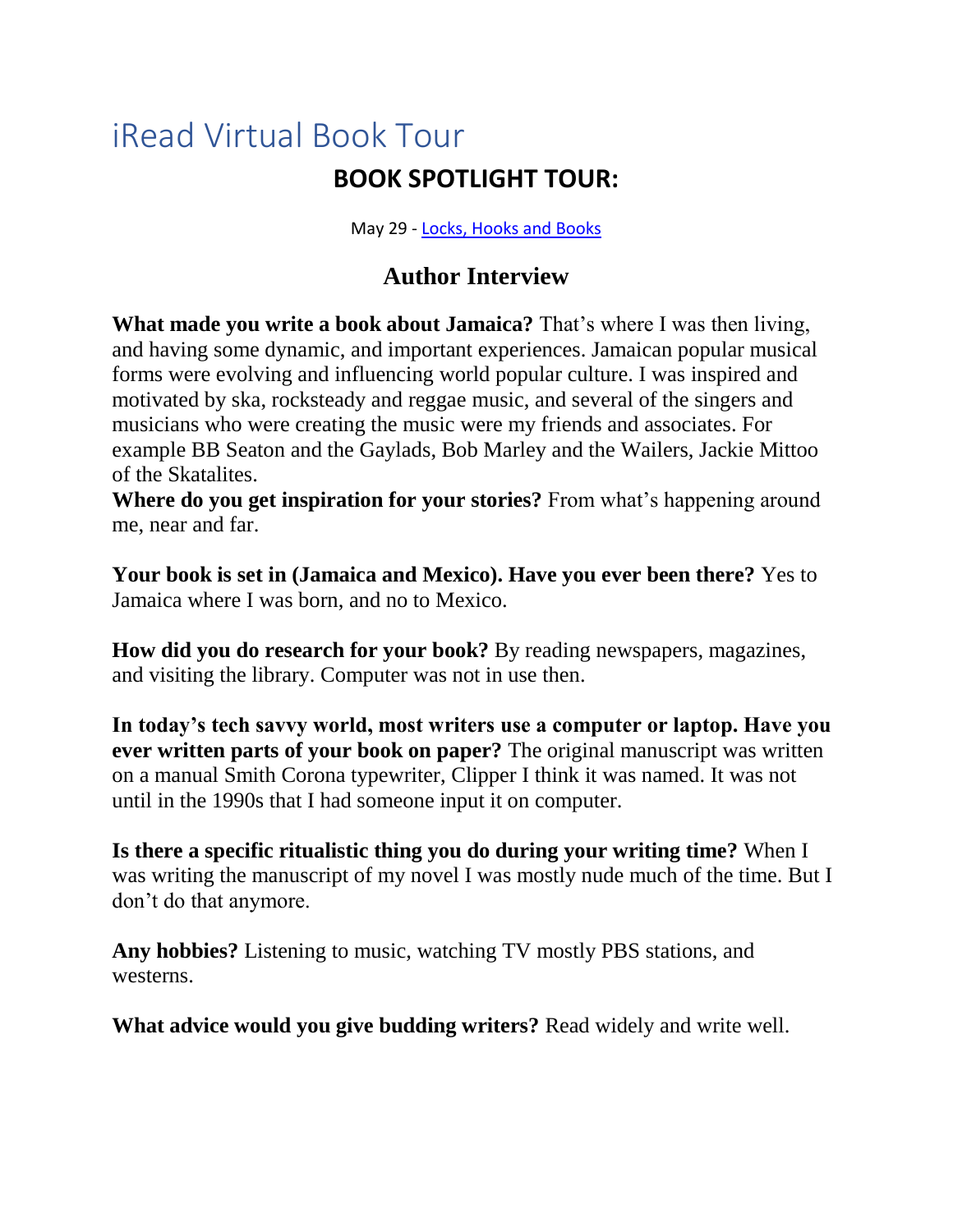June 4 - [Laurie's Thoughts and Reviews](http://lauries-interviews.blogspot.com/2018/06/a-reason-for-living-by-julian-jingles.html)

## **GUEST POST**

### **On Homosexuality and Gender Inequality in Jamaica**

Homosexuality and gender inequality are prominent in *A Reason For Living*. In the period of the 1960s in which the novel is set in Jamaica, both behaviors were very taboo. Jamaica is today recognized as "a homophobic society," however it's not as homophobic as many other countries are, as homosexuals are not beaten and killed as they are elsewhere specially in Muslim influenced nations, except if acts of pedophilia are involved. Because of the deeply religious history of the country, homosexual acts are looked down on as extremely immoral and anti-religious. In the novel there is both male and female homosexuality.

Gender inequality was more widespread in Jamaica than homophobia during the period that the novel is set in. While there were a handful of women in political life, there were virtually no female business leaders. In A Reason For Living, one female character, Christine, who indulges in homosexuality is also denied leadership in a big company ran by her father, not because of her sexual preference, but more so her gender. Her father, Old Edmond, laments that his son, Howard, who is younger than his sister, and his nephew, Robin, have other interests above helping in the management of the family's real estate and development company.

In the complexity of the story unfolding in the novel, Christine becomes a victim of both her homosexual tendencies as well as being a woman engaging with other women in a sport seen only as sport for males, cricket. Although women played an extraordinary role in nurturing and molding the Jamaican family resulting in one book entitled "The Mother Who Fathered Me," in the national consciousness especially at the working class and peasant classes of the Jamaican society, women played a distant secondary role to men in leading the country, in politics and business.

It is ironic however to note that female homosexuality in that era, and still so today, is more acceptable and accommodated than male homosexuality; and the upper middle class, upper class, and intellectuals indulging in homosexuality are far less frowned on than practioners at the lower rungs of the society.

The book explores these nuances within its complex characters.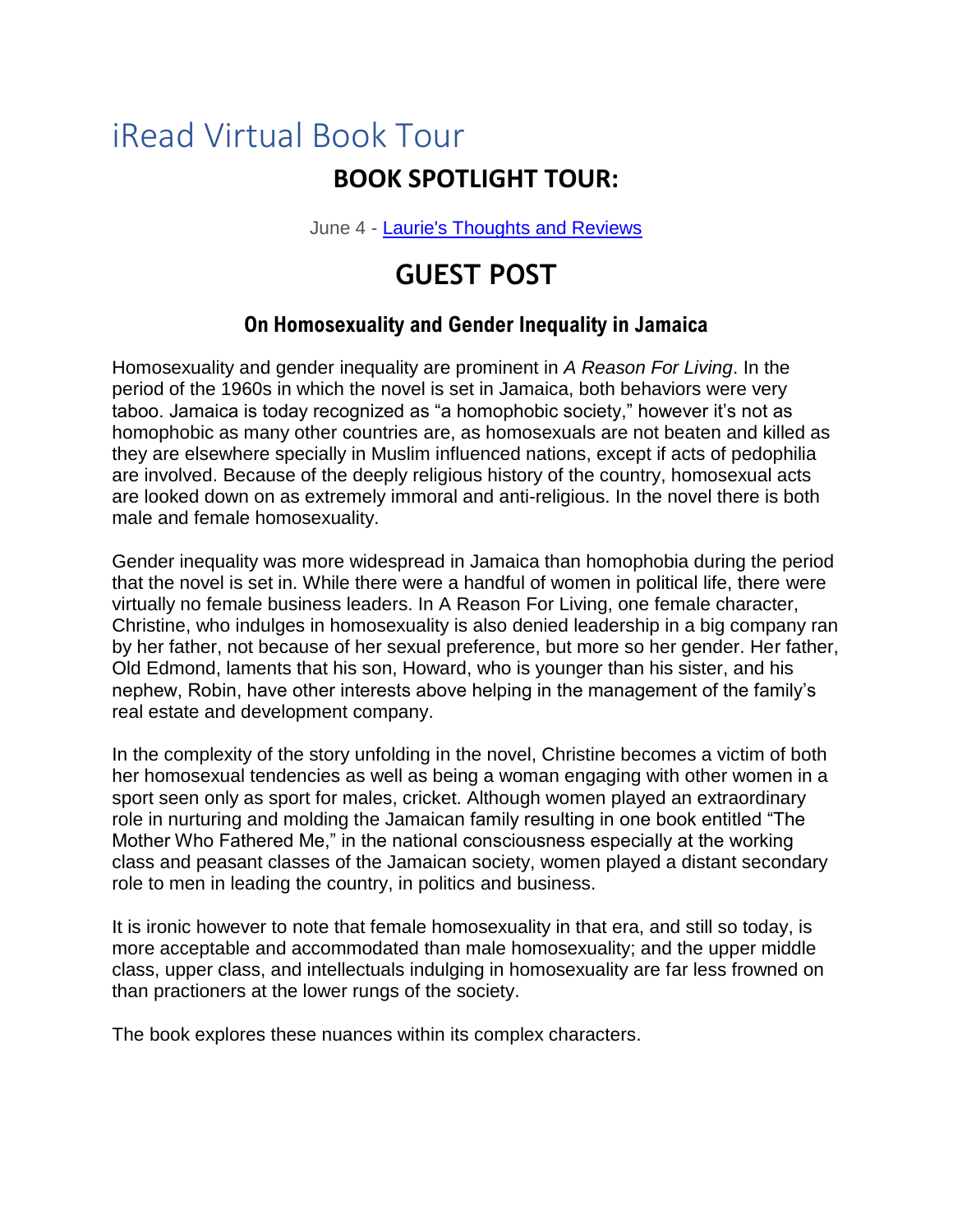## **GUEST POST**

June 5 - [Writers and Authors](http://www.writersandauthors.info/2018/06/implementing-effective-and-affordable.html)

### **Implementing An Effective And Affordable Book Marketing Program For Authors**

It is virtually impossible to implement an effective marketing program if you are an author, self-published with very limited financing available, or backed by a small press, with very limited access to cash for marketing. My experience as a writer and marketer has placed me in a unique position of seeing what is required to execute an effective marketing program to promote and take a good work to the buying public, but not having the financial wherewithal to implement in a substantive way.

It means therefore, that several very interesting books with good sales potential will have floundered miserably, due to weak marketing caused by non-access to financing. This cannot be in the best interest of the society, realizing the optimum good for the nation and its people. How then can this be corrected?

One way is for a literary not-for-profit, social enterprise entity convincing foundations, for example Skoll, Ford, Carnegie-Mellon, Dell, Amazon, Google, Microsoft, Walmart, Rockefeller, Gates, Buffett, to make funding available for qualified applicants to tap into for financial assistance to market their works.

Let's break this out by suggesting this formula. Together, the foundations provide initially \$15,000,000, deduct \$2,000,000 for administration and management by the not-for-profit, leaving \$13,000,000 to be used by 600 authors annually, to market their books. The recipients receiving marketing financing will also contribute to the sustainability of the fund, by paying back a percentage of their earnings, let's say two percent of book sales, from what they will gain from this input.

From my experience, I observe that the author is placed at an enormous disadvantage when called on to put forward money for marketing and promotions, and be placed in great debt with no guarantees that the "investment" in securing reviews, interviews, discussion within the bloggers community will bear fruits to offset the expended resources that would have brought the project from thought to book.

There is yet another approach to enable the author that his or her book will receive a reasonable high degree of effective, professional marketing and promotion; this is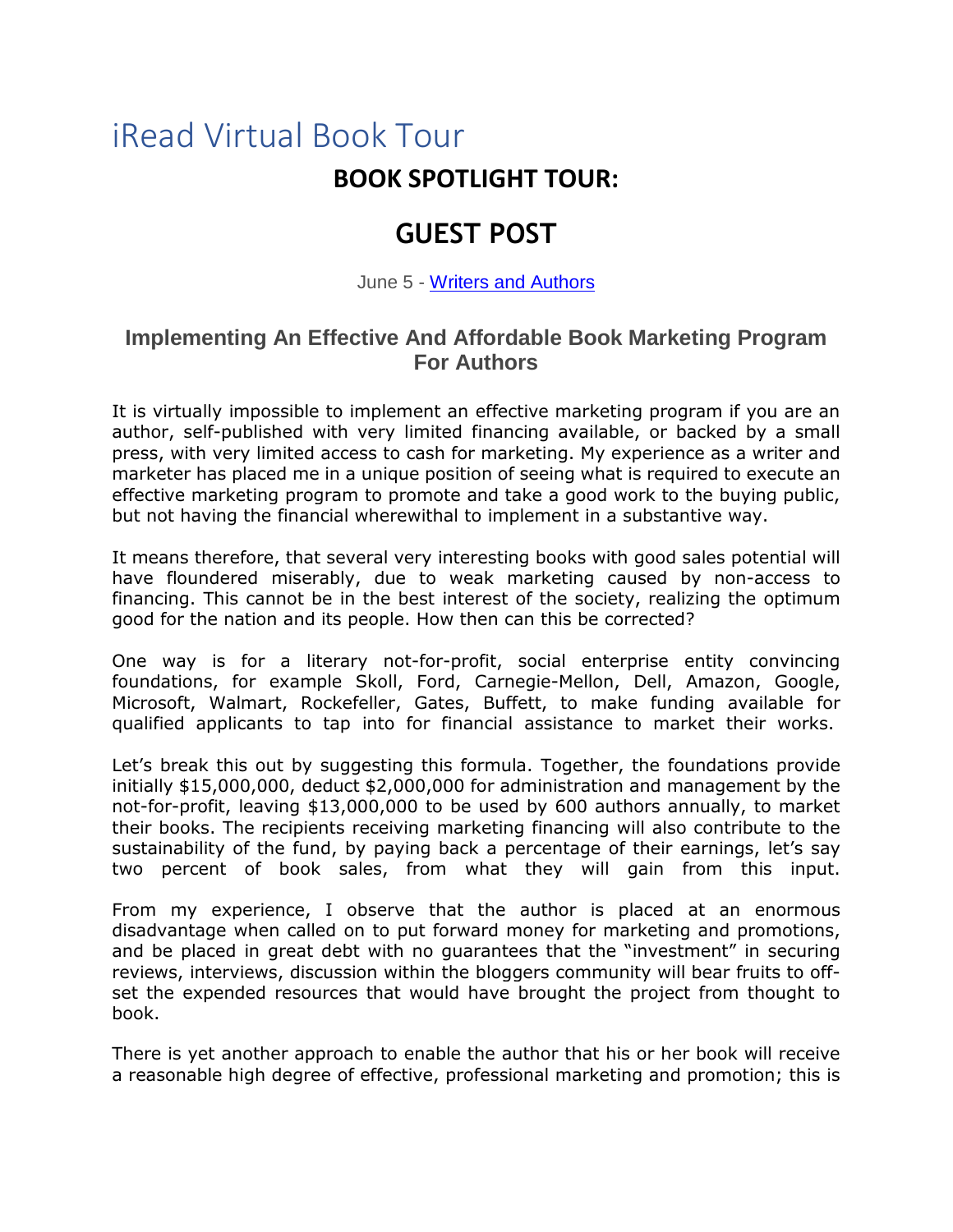for the not-for-profit administrative entity to directly be engaging in the marketing of the books.

The author at a reasonable fee of let's say \$500 engage the marketers, who would be tapping into the said foundations to obtain funding, to plan and execute the marketing program. And at the end of the engagement the marketing entity be entitled to a percentage of let's say four percent of book sales, resulting from the execution of effective marketing.

As I see what the literary industry is like now in America, authors are put into a prejudiced position, wherein the success of a book is not based on the merits of its content, or of engaging its readers, instead is favored to the authors supported by the establishment publishers with very deep pockets, and years of being connected to the media and public relations communities, or the author who is financially able to secure the required money to implement effective marketing programs.

More people are writing I am told, and this appears to me to be so, and they must be given fair and unbiased opportunities to reach the buying global markets, and so improve not only the literary outflow, but the socio-economic conditions of those not coming from the well-to-do, or with connections to the literary elite. What does it require to get a book reviewed in the New York Times? Who you know, who knows you, how much you can afford?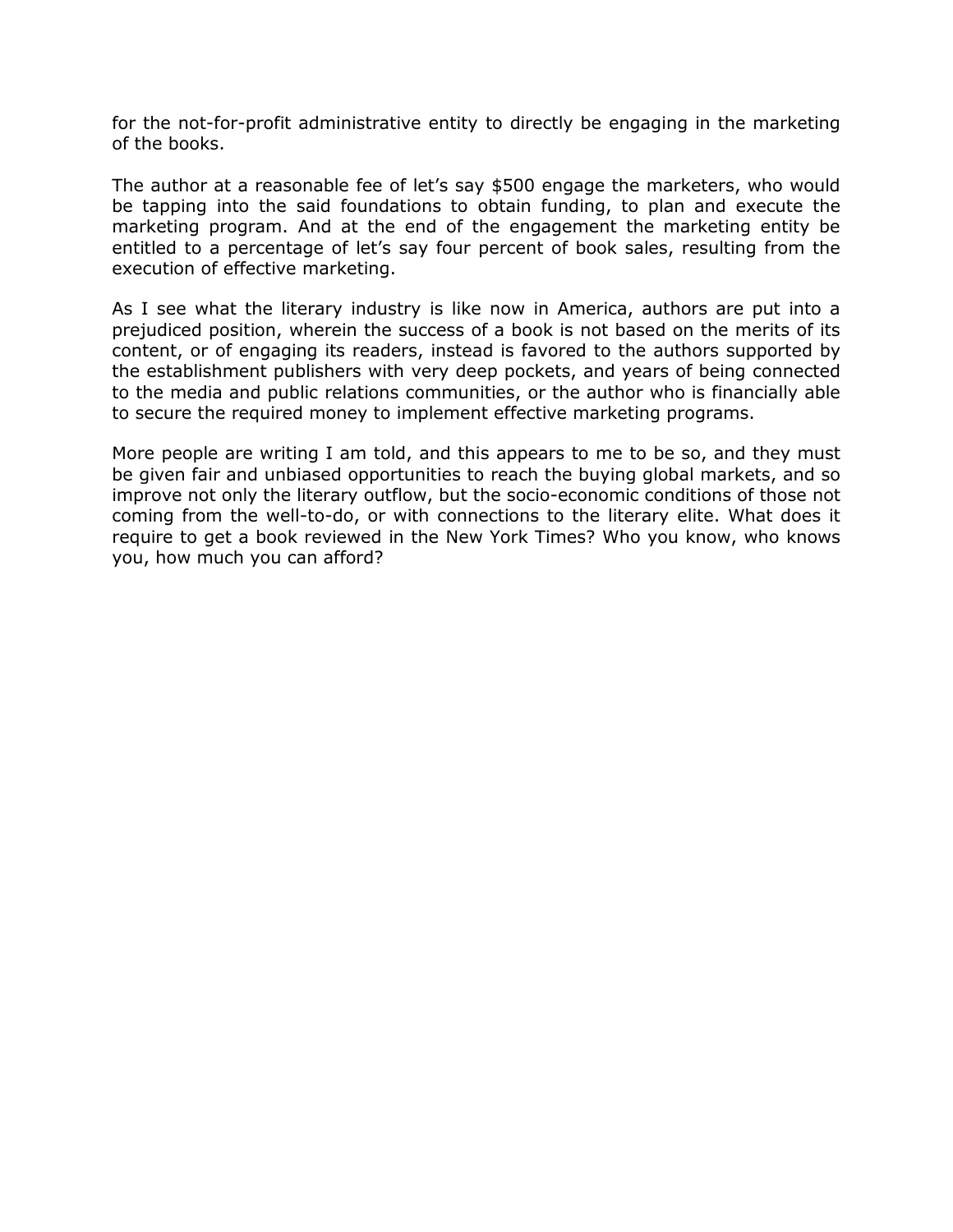June 8 - [Olio by Marilyn](http://www.oliobymarilyn.com/2018/06/a-reason-for-living-by-julian-jingles.html)

## **Interview -**

**Can you please share a bit about your journey to become a published author? Is it a dream you've had from childhood or one that arose as an adult?**

It's a mission I've been on from I began writing at age 16.

### **You began this book in the 1960's, but didn't publish it until 52 years later, after working as a journalist and producing documentaries and music videos. Why**?

I engaged an agent in 1967 - Scott Meredith Literary Agency - who were the agents for big guns like President Richard Nixon and Henry Kissinger. Scott and his brother Sydney encouraged me to "keep writing: first for A Reason For Living, and then after telling me that they could not find a publisher for that book, that I continue writing. I had no other book to write, this was the story I had to tell, and over the years, I was able to get it to be read by several literary giants including Toni Morrison when she was at Random House, publishers such as Dell, Fawcett, Viking, all passed on it.

Three times it came close to be published, twice in the mid to late '70s, by "adult book" publishers who wanted me to extract the politics and other matters and just leave "the sex." I refused. And in the 1990s a small black publishing house Gumbs & Thomas was about to publish it, but ran into financial difficulties. The challenge I faced, and still do, is that the tale of a "small island" from a working class perspective is not respected or appreciated by the bourgeoisie that controls the arts, the creative industries be it literature, plays, television, cinema.

### **Where did the inspiration for A Reason for Living come from? The inspiration for the characters included in this story?**

From what was being experienced in Jamaica, and the world in the '60s. Several of the characters names were from friends, relatives and associates who I wanted to immortalize. Much of the inspiration also came from the three young ladies acknowledged in the book. Beauty, grace, charms are great inspirations.

### **What research did you have to do to bring a sense of reality to the book's location, characters and storyline?**

It was around 70% living experiences written as fiction, and 30% research. The locations are real, the story line 90% fiction, and characters all fiction, only some aliases/nicknames are real.